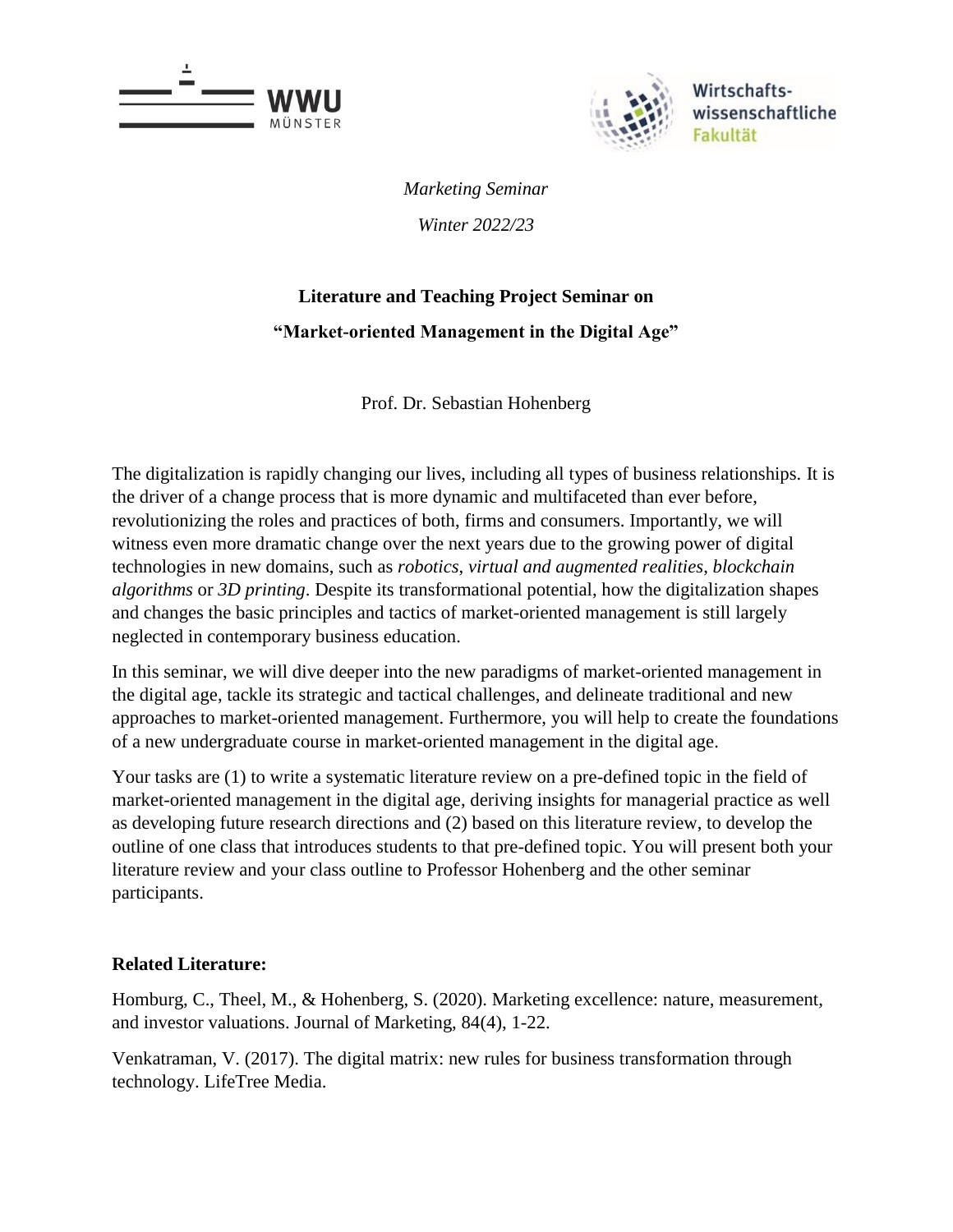



### **Learning Objectives**

The main objective of this seminar is to improve your academic writing skills. After participating in this seminar, you will be able to effectively summarize and categorize literature related to a specific marketing topic, translate academic findings into managerial implications, derive future research opportunities, and create didactically sound course outlines. Moreover, you train your communication and presentation skills.

### **Seminar Requirements**

The seminar consists of two **mandatory** parts that need to be completed in groups of 2-3 students.

- 1. Writing a seminar paper of 15 pages (66% of the final grade)
- 2. Presentation (45 minutes) of the seminar paper and the class outline (34% of the final grade)

Both parts have to be passed separately to get the final grade. Active participation during inperson events is required. Students who pass this seminar will receive **12 ECTS** for the seminar.

### **Organizational Issues**

- How to apply? Please follow the MCM application process for seminars via the homepage.
- Please note that submissions of papers and presentations after the submission deadline will not be accepted.
- The number of students for this seminar is restricted to max. 20 students.
- For specific questions, please contact Sebastian Hohenberg [\(sebastian.hohenberg@mccombs.utexas.edu\)](mailto:sebastian.hohenberg@mccombs.utexas.edu).